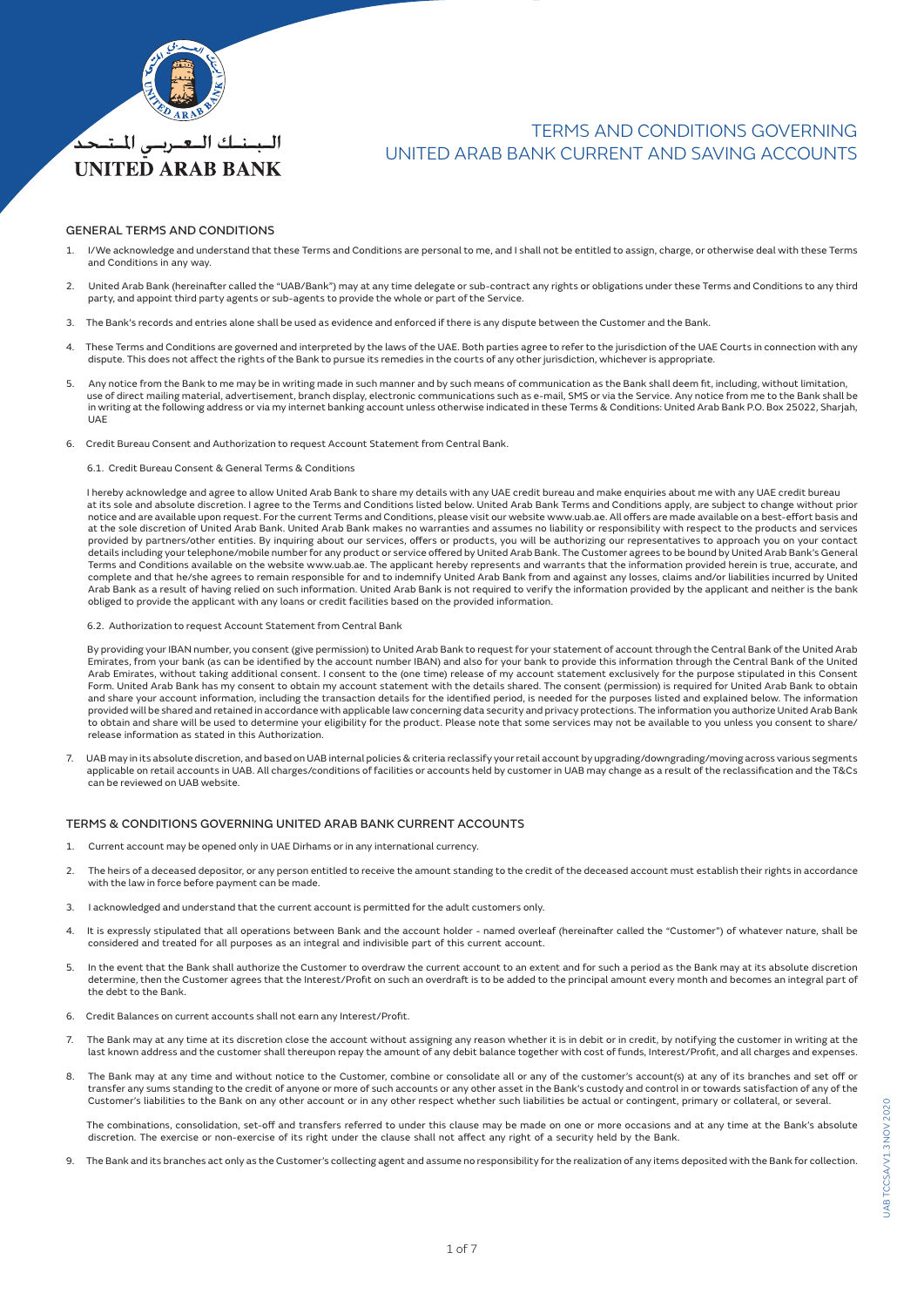

- 10. In case if the account is conducted in an unsatisfactory manner, the Bank reserves the right to close the account without prior notice and/or giving reasons.
- 11. The proceeds of cheques or any other instruments deposited with the Bank are not available for withdrawal until it is cleared and collected. Any charge related to clearing will be deducted from the proceeds of the instrument.
- 12. The Bank shall have the right to refuse to pay any payment orders or cheques written on forms other than the Bank's forms, without any responsibility whatsoever on the part of the Bank.
- 13. The Customer shall draw cheques or issue orders/instructions in Arabic or English languages. The Bank shall not accept cheques or orders/instructions written in any other language.
- 14. The Bank does not accept any responsibility in the event of a postdated cheque being inadvertently or otherwise honored before the due date.
- 15. If cheque(s) issued by the Customer are returned unpaid on account of inadequate funds, the Bank may apply charges in relation to such returned cheques. In addition the Bank may close the customer's account(s) pursuant to applicable laws and regulations in the United Arab Emirates. In such an event, the Customer will return all<br>unused cheques relating to its account(s). The Bank may, which has been closed and to transfer any credit facilities previously granted on the closed account (if any) to the new account. The Bank will also be required to report such account(s) and related details to the United Arab Emirates Central Bank and other relevant authorities. If the customer leaves the United Arab Emirates to take up residence in any other country, the cards and unused cheques are required to be returned to the Bank prior to the Customer departure.
- 16. The Bank has the right, without reference to the Customer, to debit the Customer's account, with expenses, fees, including ledger fees, cost of funds, charges, commissions, taxes, stamp duties, postage, telex or telephone charges and all other expenses paid for or incurred on the Customer's behalf arising out of any dealings between the Bank and the Customer or incurred by the Bank, in recovering amounts owing to it, including legal costs and the cost of realizing the securities.
- 17. A minimum credit balance as decided by the Bank from time to time is always to be maintained. Should the balance falls below this minimum requirement, the Bank is authorized to debit customer's account with monthly account maintenance charges on each account.
- 18. Stop payment orders will not be accepted by the Bank unless accompanied by writ issued by the competent courts/Police.
- 19. The Bank shall not be held responsible for any loss or damage to any cheques, or any other instrument while the same is under collection or in transmission from the Bank to the Customer or from the Customer to the Bank. Any letter, advice, statement, other communication mailed to the Customer at the given address is presumed to have been duly delivered and received
- 20. If the Customer changes his/her address, contact numbers, name, nationality, residency status, employment status, he/she should inform the Bank and update KYC through relevant channels.
- 21. The Customer should keep all correspondence relating to the account between themselves and the Bank in a secure place for future reference.
- 22. The Customer should check the statements sent to him/her and acknowledge receipt where required by the Bank to do so.
- 23. Inactive account due to (no debit transaction by Customer and/or KYC update) for a specific period of time will be moved to dormancy as per UAECB regulation.
- 24. If account moved to dormancy, available account balance if any will be transferred to CBUAE (Central Bank of United Arab Emirates), neither UAB and/or CBUAE will be liable to pay any interest on the balance as per contract between customer and the bank.
- 25. In case of Customer would like to claim any available balance when account moved to dormancy, Customer should contact UAB to submit the request for claim along with valid KYC (Know Your Customer).
- 26. The Bank reserves the right to amend or add to these general conditions from time to time.

### TERMS & CONDITIONS GOVERNING UNITED ARAB BANK SAVINGS ACCOUNTS

- 1. The Account is kept in UAE Dirhams or in any international currency.
- 2. The heirs of a deceased depositor, or any person entitled to receive the amount standing to the credit of the deceased account must establish their rights in accordance with the law in force before payment can be made.
- 3. The Bank recognizes no owner of a deposit other than the person in whose name the account has been opened and which appears in the Bank's books. The funds in a<br>saving Bank Account are not transferable either by assignme
- 4. Interest is calculated on minimum monthly balances, at Interest rate determined by the bank.
- 5. The Bank reserves the right to modify at any time the rate of Interest allowed and the maximum amount on which Interest is paid through the medium of the local Press or by notice exhibited in the public notices of the Bank, or as published by the Bank from time to time on its website.
- 6. Interest will be calculated monthly, and credited to the account semi-annually. Nevertheless, if a depositor should wish to withdraw the balance of his funds during the course of the year, Interest will be allowed to the date of withdrawal. The Bank reserves the right to vary the Interest rate according to the currency.
- 7. Saving accounts shall be subject to a minimum balance requirement as decided by the Bank. If the minimum balance falls below the limit decided by the Bank then no Interest will be paid. The customer's account shall be debited with monthly maintenance charges.
- 8. No cheques shall be issued to a saving account holder and Customer shall not be entitled to issue any cheques. Withdrawals from the account may be made by special form or through ATM card.
- In case if the account is conducted in an unsatisfactory manner, the Bank reserves the right to close the account without prior notice and/or giving reasons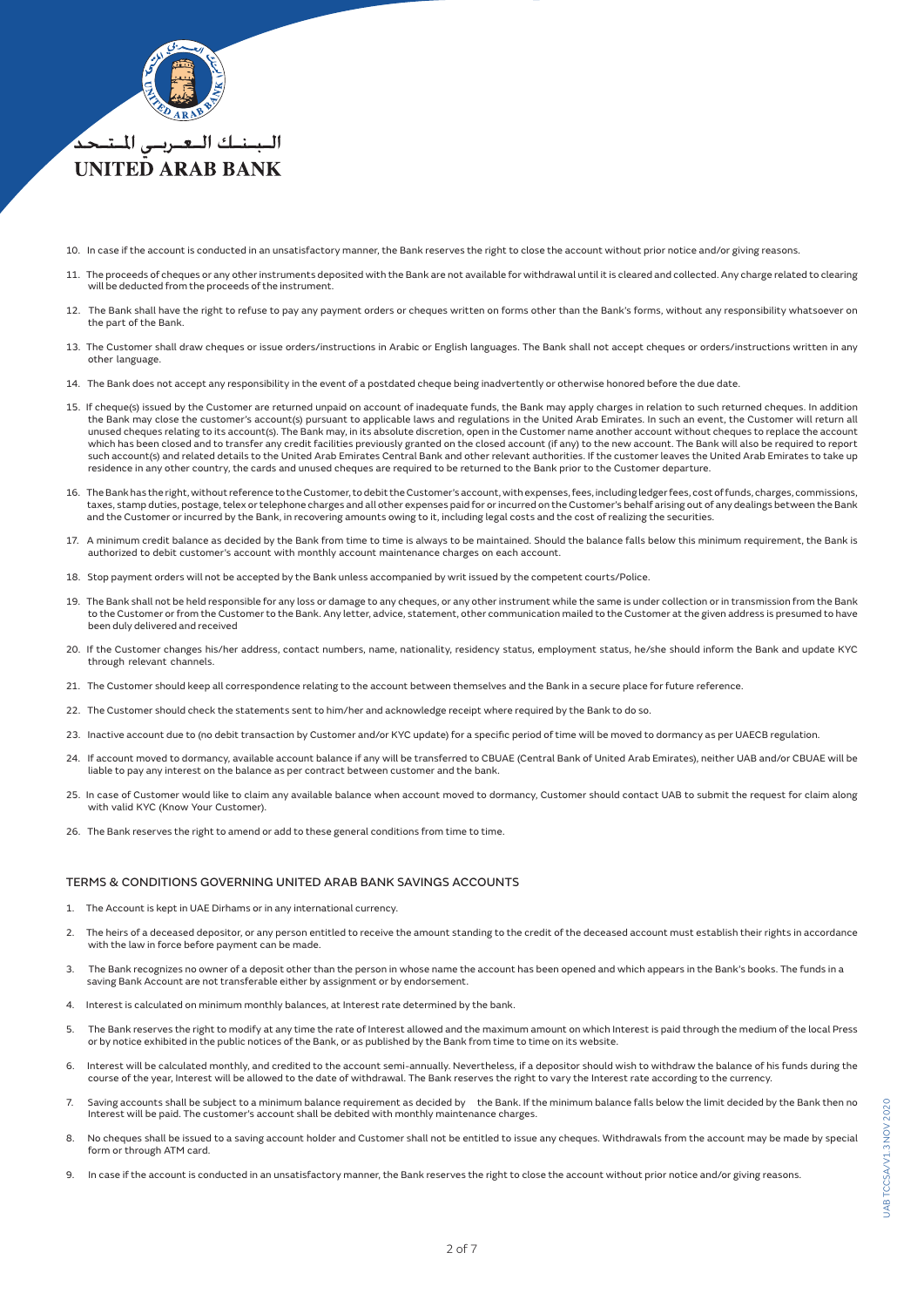

- 10. If the Customer changes his/her address, contact numbers, name, nationality, residency status, employment status, he/she should inform the Bank and update KYC through relevant channels.
- 11. The Customer should keep all correspondence relating to the account between themselves and the Bank in a secure place for future reference.
- 12. The Customer should check the statements sent to him/her and acknowledge receipt where required by the Bank to do so.
- 13. Inactive account due to (no debit transaction by Customer and/or KYC update) for a specific period of time will be moved to dormancy as per UAECB regulation.
- 14. If account moved to dormancy available account balance if any will be transferred to CBUAE (Central Bank of United Arab Emirates), Neither UAB and/or CBUAE will be<br>liable to pay any interest on the balance as per contr
- 15. In case of Customer would like to claim any available balance when account moved to dormancy, Customer should contact UAB to submit the request for claim along with valid KYC (Know Your Customer).

## TERMS & CONDITIONS FOR USING UAB ACCOUNT (CURRENT AND SAVINGS)

1. Making deposits into an Account

 1.1. Deposits may be made into Customer's account in a number of ways, including by depositing cash or cheques at UAB Branch or through a Self-Service Terminal depending on the type of account. UAB will credit Customer's account with sums in cash or cheques which may be deposited by customer, subject to other provisions of these Terms and Conditions.

1.2. UAB may, in its discretion, credit the account with any amount deposited by a third party.

1.3. Customer may be unable to withdraw or otherwise access the full value of the deposit made due to:

- a) UAB exercising its Right of Set-Off against the customer;<br>b) the fees and charges of the paying bank;
- the fees and charges of the paying bank;
- c) exchange restrictions
- d) the time required for the amount deposited to be fully cleared; and/or
- e) any other restrictions that apply to the party making the deposit.

 1.4. In the event that any funds are mistakenly credited to Customer's account due to computer, technical, human or clearing system error or malfunction, or for any other reason, UAB will have the right (and the Customer authorize UAB) to debit Customer's account (and in the case of insufficient balance in Customer's account, to overdraw Customer's account). Neither UAB nor its Affiliates will be responsible for any Liability arising from such event.

 1.5. Customer must not assign or charge to any third party by way of Security amounts deposited by the Customer or held in Customer's account. Any such activity will not be recognized by UAB.

- 2. Making withdrawals from an Account
	- 2.1. Withdrawals may only be made out of cleared funds (unless the customer have the benefit of an Overdraft) credited to the account and may be:
	- a) in cash, in  $AFD$ .
	- b) made based on the Customer instructions to UAB to pay or transfer;
	- for Current Accounts, against cheques; and/or
	- d) for Savings Accounts, on application using any Form prescribed by UAB for that purpose.
- 3. Transferring funds from an Account
	- 3.1. Customer can make a Funds Transfer by way of:
	-
	- a) an Internet Banking Instruction;<br>b) a standing order by customer to
	- a standing order by customer to UAB to execute Funds Transfers at pre-determined intervals;
	- c) a Mobile Request; d) a Debit Card Transaction; and/or

e) Completing any Form or other method of communication accepted by UAB for that purpose. Notwithstanding the above, UAB may, from time to time and in its sole<br>discretion, limit the customer ability to effect Funds Transfe a Funds Transfer relates, or for any other reason that UAB considers appropriate.

 3.2. If the payee account is outside the UAE, in order to avoid delays, returns of funds and/or levy of related fees, UAB may require the Customer to provide details of the payee account that are specific to accounts in that country.

 3.3. Funds Transfers generally may not be reversed once effected. It is the Customer responsibility to ensure that the Customer provide accurate information in the Customer instructions in order to avoid any unintended Funds Transfers. UAB shall rely upon all information provided by the Customer in relation to Funds Transfers<br>(including any beneficiary account details) and the Custom

 3.4. While UAB shall use reasonable endeavors to carry out any stop payment instructions, UAB shall not be liable in the event that it is unable to do so and monies are released (and the customer acknowledge that UAB may only be able to reclaim the monies with the consent of the beneficiary).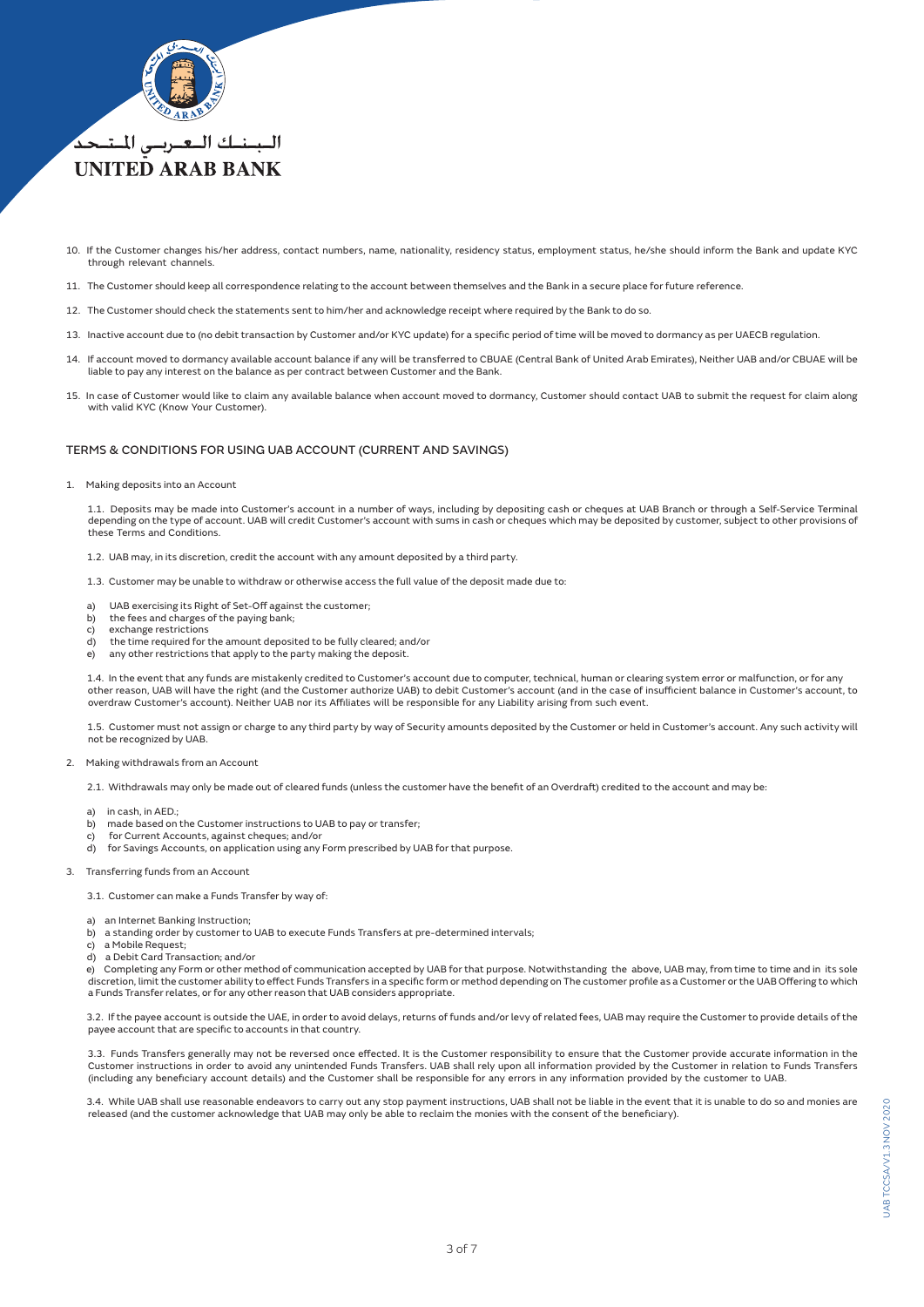

## **UNITED ARAB BANK**

 3.5. A Funds Transfer request will be processed on the transfer date that the customer select. UAB may delay or refuse to effect a Funds Transfer (and shall not be responsible for any Liability arising out of such delay or refusal) where:

- a) there are insufficient funds in Customer's Account;<br>b) the Funds Transfer would exceed any limit set by U.
- the Funds Transfer would exceed any limit set by UAB from time to time;
- c) UAB, in its sole discretion, has reason to believe that the Funds Transfer will or could be in breach of Applicable Laws or UAB Policies;
- d) UAB is not permitted to do so by Applicable Laws or UAB Policies;
- e) UAB has reason to believe that Customer's account may be the subject of misuse, money-laundering or fraudulent activity (or otherwise suspects such is the case);<br>f) all information necessary to complete the Funds Transf
- all information necessary to complete the Funds Transfer has not been provided (including information required by the payee bank or any intermediaries);
- g) UAB is required to comply with a court order or any Applicable Laws or UAB's own policies;<br>h) Customer instructed UAB to stop that Funds Transfer;
- Customer instructed UAB to stop that Funds Transfer:
- i) the designated account of the payee is not maintained by the payee bank;
- j) the payee's account details recorded with the payee bank or branch are not part of the clearing system;
- Customer have not complied with these Terms and Conditions;
- l) there are any reasons causing or contributing to the delay or refusal for which the payee bank or any intermediary or correspondent bank is responsible; and/or
- m) there are any unforeseen circumstances or any other circumstances reasonably outside of UAB's control.

 3.6. UAB shall not be responsible for, and the Customer will indemnify and hold harmless UAB and its Affiliates from and against, any Liability arising from UAB's compliance with the Customer instructions, including instructions to execute or stop any Funds Transfer (including any delay or rejection of a Funds Transfer arising out<br>of the circumstances set out in the paragraph above, will also include Liability for any currency conversion costs, correspondent and other routing charges, administrative charges, legal costs and other costs and losses in relation to the customer Funds Transfer.

3.7. The Customer must ensure that the Customer Account has sufficient funds before effecting any Funds Transfers. If, for any reason, the Customer Account exceeds<br>its spending limit as a result of any Funds Transfer, the

 3.8. The Customer warrant, represent and undertake that any Funds Transfers requested by the Customer (or the Customer Nominee) will not breach any applicable laws, these Terms and Conditions or any UAB Policies.

 3.9. UAB may contact the Customer to confirm and verify the identity of the beneficiary of a Funds Transfer (and any modifications to the details of a beneficiary of a Funds Transfer) before processing it.

3.10. On the date of payment, UAB reserves the right to determine, in its sole discretion, the priority of Funds Transfer requests against any other payment requests<br>presented or any other existing payment arrangement with believes that the Customer Account may become overdrawn, or where an Overdraft has been granted to the customer, the Spending Limit may be exceeded.

 3.11. Funds Transfers are not instant. It may take a number of Business Days (excluding any public holidays in the UAE and the country where the payee's account is located) for the funds to be received by the payee.

3.12. UAB will not be a party to queries or disputes of any nature whatsoever that may arise between the customer and the payee.

 3.13. UAB will not be responsible for any Liability arising out of any delays, failures, errors or other shortcomings in executing, processing or completing any Funds Transfer, remittance, withdrawal, payment or other transaction as a result of the actions of any third party (including any intermediary bank).

 3.14. Any set-up, deferment, amendment or cancellation of a standing order must be communicated in writing to UAB and must be submitted sufficiently in advance of the execution date.

3.15. If UAB is unable to effect three consecutive payments due to insufficient funds the standing order shall be treated as cancelled without notification.

 3.16. If the Customer Funds Transfer is rejected by the payee bank for whatever reason, the reversal of the funds will be carried out at the Exchange Rate on the date of the reversal. Additionally, the Customer will be solely responsible for any currency conversion costs, losses, correspondent and other routing charges, administrative<br>charges and any other costs, charges or losses in relat

 3.17. If the Customer have insufficient funds in the Customer account on the transfer date, notwithstanding anything stated in these Terms and Conditions, UAB may, without any Liability whatsoever, attempt to execute the Funds Transfer after the transfer date or expiry date of the customer standing order. Notwithstanding the above, the Funds Transfer will only be successful if the customer have sufficient funds in the customer Account.

 3.18. If the demand draft is lost, stolen or destroyed, I/We agree to indemnify United Arab Bank and agree to hold it free and harmless from all liabilities with respect to the lost, stolen or destroyed draft if United Arab Bank agrees to issue a replacement draft or refund the amount of the draft.

### TERMS & CONDITIONS GOVERNING UNITED ARAB BANK DEBIT CARDS

 The UAB ATM/DEBIT Card Holder (also called the Account Owner and hereinafter called the "Card Holder") accepts and agrees to abide by the following terms and conditions for using UAB Debit Card (hereinafter called the "Card") issued by the Bank. The Card Holder shall mean the primary as well as supplementary / co-joint holder of the UAB Card.

- 1. The Card shall remain the property of the Bank and will be surrendered to the Bank upon request.
- 2. The Card is not transferable and should be used only by the Card Holder.
- 3. To the Cardholder entirely at his/her own risk, and the Banks shall bear no liability whatsoever for any loss/damage arising from the issuance of the Debit Card and the related PIN.
- 4. The Bank may cancel the Debit Card or refuse to reissue, renew or replace the Debit Card at any time without notice and at its own discretion.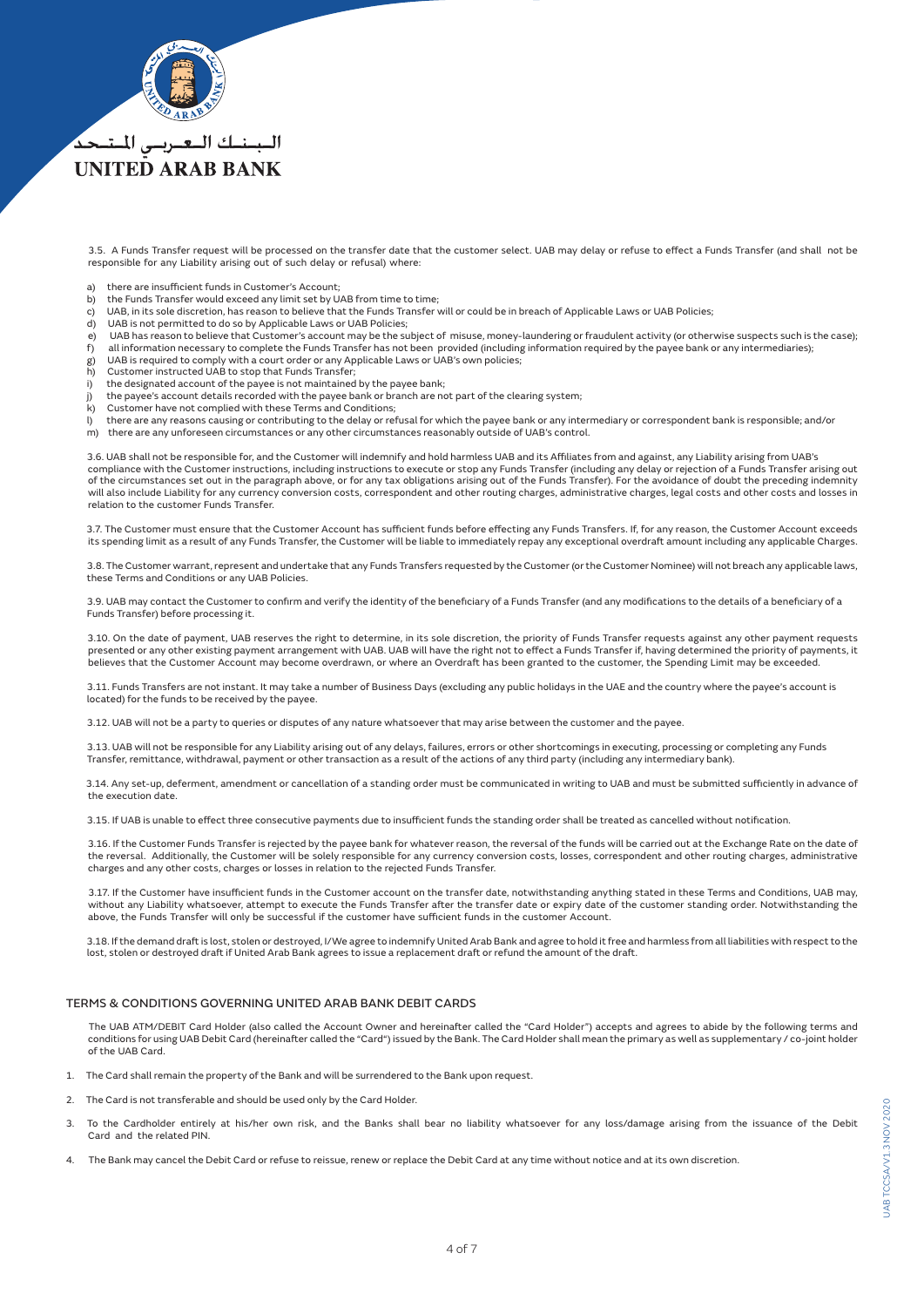

- 5. Customer shall not disclose the PIN to anyone (including Bank employee). If in any case the PIN is disclosed, the Bank shall not be held responsible or liable for any acts, transactions or any illegal or incapacitated acts carried out prior to receipt of the written notice thereof.
- 6. The Bank will debit the Customer's account with the amount of any withdrawals/transfers/payments of telephone, water and electricity bills and payments for goods and services at Point of Sale (POS) terminals and e-commerce purchases and such payments as effected by the use of the Debit Card along with the related bank charges.
- 7. The Card Holder or the Customer shall at all times remain liable for any transaction made by the use of Debit Card, and shall indemnify the Bank for any loss/ damage howsoever caused by any unauthorized use of the Debit Card and/or the related PIN. The Bank's record of transactions processed by the Debit Card shall be final, conclusive and binding on the Card Holder.
- 8. The Card Holder and the Customer shall accept all debit entries arising as a result of the use of the Debit Card.
- 9. The records, books and statements maintained, prepared and made by the Bank with respect to any transactions or acts carried out under the Debit Card shall be conclusive and binding on the Customer with no right of objection.
- 10. The Card Holder shall advise the Bank immediately of the loss of the Card in writing/alternative channel, how so ever occurring. The Card Holder shall remain liable for any transaction performed through his lost Card unless the Bank has received a written notification to that effect prior to such transaction taking place.

 In the event of a discrepancy between the amount of any deposit as stated by the Card Holder and the Bank's count, the Bank's count shall be controlling and binding on the Card Holder. The Bank shall promptly notify the Card Holder of any such discrepancy. The Card Holder will submit a dispute form in any alternative channels to validate the discrepancy.

- 11. Transactions processed by means of the Card shall be subject to limits established by the Bank from time to time. The Bank will in no circumstances be liable to the Card Holder no longer requiring the service or if the Card shall be withdrawn by the Bank for any reason whatsoever.
- 12. The Bank shall be entitled to withdraw the Card, the service thereby provided or to amend or supplement any of these terms and conditions at any time without prior notice to the Card Holder.
- 13. The Card Holder will be charged a fee whenever he/she makes cash withdrawals and/or inquire about his account balance using ATMs located in foreign countries.
- 14. The Bank shall not be liable for any circumstances affecting the use of the Card including but not limited to (a) the failure of any merchant to accept or honor a Card; (b) the manner in which the refusal to accept the Card is communicated; (c) any machine, data processing system or transaction link malfunction, strike or dispute relating to the transfer of funds, provision of information or the goods or services purchased; or (d) limitation of funds available through an ATM, or (e) debit card blocked due to non-compliant to UAECB requirement.
- 15. The Card Holder shall be fully and directly responsible for all transactions which are carried out through the use of the additional card in accordance with the text of this Agreement.
- 16. The additional card shall be considered as an irrevocable and unconditional authority issued by the Card Holder to the person who uses the additional card at any time for any transaction. Therefore, the Card Holder shall be directly responsible for all obligations that arise in relation to the additional card as if these obligations had arisen from using the Card Holder's original Card

## TERMS & CONDITIONS OF UAB SMS BANKING

 The use of UAB SMS Banking Service made available by the Bank to its customers (subscribing customer hereafter referred to as "I"/''We'') shall at all times be governed by the following Terms and Conditions.

1. I confirm that I have applied for UAB SMS Banking Service (hereafter referred to as the "SMS Service")

1.1. I further confirm that I will receive account and transaction information on the mobile telephone number that I have furnished to the bank.

- 2. Upon application, the Bank may at its absolute discretion provide the SMS Service to me. The SMS Service is not available in respect of joint accounts, which require instruction to be given jointly by two or more authorized signatories
- 3. Eligible Accounts

 3.1. By agreeing to be bound by these terms and conditions, I agree that the SMS Service will be available on all Eligible Accounts with the Bank, whether opened now or in the future. I further agree that SMS Service cannot be used on some types of accounts and the Bank will advise me from time to time as to which accounts are eligible.

3.2. In order to use the SMS Service, I must be registered by the Bank and must comply with the Bank's prescribed registration and activation procedures.

4. SMS Service Scope

4.1. I agree and acknowledge that SMS Service will only be available for mobile phones.

 4.2. The Bank may inform me from time to time about changes to the way I should access or operate the Service, which I must observe every time I access or operate the Service.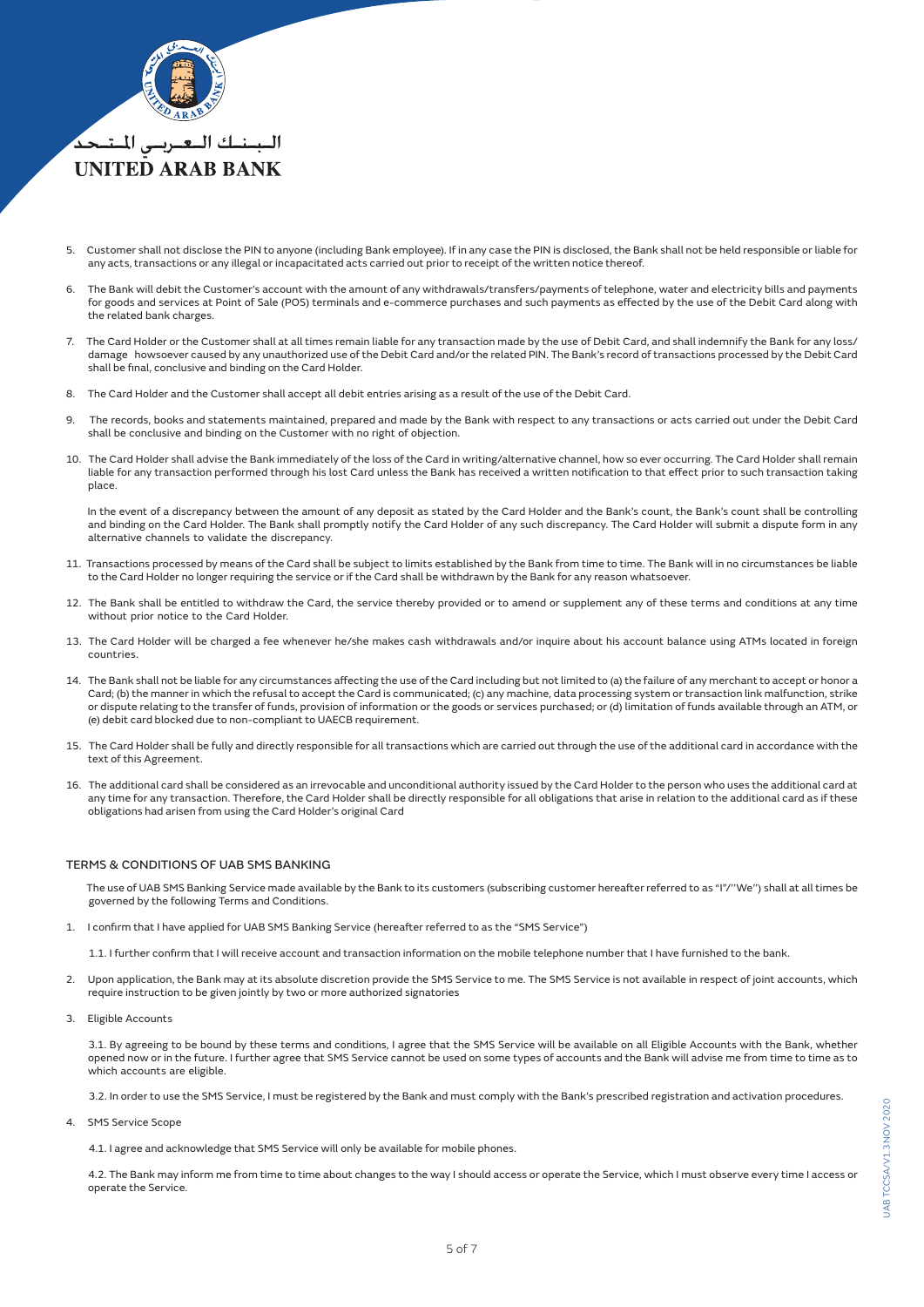

# **UNITED ARAB BANK**

 4.3. The SMS Service is provided on an "as is", "as available" basis only and that the time periods during which the SMS Service may be available are subject to change. I further agree that the Bank shall be entitled at any time, at the Bank's sole discretion and without prior notice, to temporarily suspend the operation of the Service for updating, maintenance, and upgrading purposes, or for any other whatsoever purpose that the Bank deems fit, in which case the Bank shall not be liable for any loss, liability, or damage which may be incurred as a result.

 4.4. The Bank may, at its sole and absolute discretion, without notice, and from time to time, add to, vary, alter, suspend, or remove any part or all of the SMS Service, or any function or feature of the Service, without giving any reason and without incurring any liability.

4.5. The Bank will normally transmit messages only between 8 a.m. and 7 p.m. UAE time.

4.6. I acknowledge that the information received via the SMS Service is for information only and shall not be taken as conclusive evidence of the matter to which it relates.

#### 5. Security Access and Procedures

5.1. In the event that I lose or replace or I partly lose the possession or I lose the control of my mobile phone, or if I have reason to believe that someone else has accessed<br>- my bank account(s) using the SMS Service, I register for the Service.

5.2. I must not leave my mobile phone unattended or permit any person to access my mobile phone.

 5.3. Until and unless I notify the Bank in accordance with Clause 5.1, all instructions received by the Bank shall be deemed to have come from me, and the Bank shall be entitled to rely on such instructions, whether they actually originated from me or not. I acknowledge that the Bank may not be able to reverse or annul any transaction executed based on instructions received prior to my notice to the Bank.

 5.4. I agree, accept and acknowledge that the Bank shall not be liable for any losses or damage caused by the disclosure of confidential information to the designated mobile phone where such phone is in the possession of another person with or without my consent including my data, mobile phone, telecommunications equipment or other equipment, in each case caused by the use of the SMS Service.

 5.5. I agree, accept and acknowledge that I shall promptly notify the Bank of changes in the information provided to the Bank for the purpose of the SMS Service including details of the designated mobile phone number and telecommunications service provider.

#### 6. Liability and Indemnity

 6.1. I acknowledge and agree that the availability and proper functioning of the SMS Service are dependent on many variable circumstances including location, mobile network availability and signal strength, proper functioning of hardware, software, and my mobile phone, and the Bank will not be liable for any loss or damage caused by any unavailability or improper functioning of the SMS Service for any reason or for any incorrect, unauthorized, or unlawful instruction from me or any other person. The Bank will not be liable for the authorized or unauthorized access by another person to my mobile phone including but not limited to the information transmitted via the SMS Service.

 6.2. I agree to indemnify and compensate the Bank for any damages, loss, expenses, costs (including legal costs) or liability incurred by the Bank as a result of any breach by me of these Terms and Conditions.

 6.3. The Bank has no relationship or cooperation agreements with any telecommunications company in relation to the SMS Service and the Customer hereby indemnifies the Bank against all actions, claims, demands, liabilities, costs (including legal costs) and expenses of whatever nature that may result from the Bank's provision of the SMS Service to the Customer.

#### 7. Charges

 7.1. I agree that telecommunications service provider will charge me directly for receiving SMS messages from the Bank if the mobile phone providing me with the SMS Service is roaming outside the UAE and the foreign operator charges for SMS messages.

7.2. I hereby authorize the Bank to recover subscription fees as per the Bank's prevailing standard schedule of charges by debiting my account periodically.

 7.3. I agree that this SMS Service is free of charge for the introductory period of three (3) months from the date of subscription. After the introductory or, the subscription fee of AED 5 per month is applicable.

7.4. I acknowledge that the Bank shall be entitled to impose separate fees and charges for the Service, which may be changed from time to time by notice to me.

#### 8. Termination and Suspension

8.1. I agree that the Bank shall be entitled to terminate the SMS Service at any point of time at sole discretion of the Bank without assigning any reason and the bank will notify me by any means of communication as may be prescribed by the Bank from time to time.

8.2. The Bank shall be entitled to terminate the Service by immediate notice upon the occurrence of any of the following events:

- a) My breach of any provision of these terms and conditions.
- b) My continued access to the Service posing any threat to the security, integrity or operations of the SMS Service or the Bank or its information systems or those of its other customers,
- My SMS Service had remained inactive for a reasonable period of time,
- d) All my accounts with the Bank are terminated or closed.